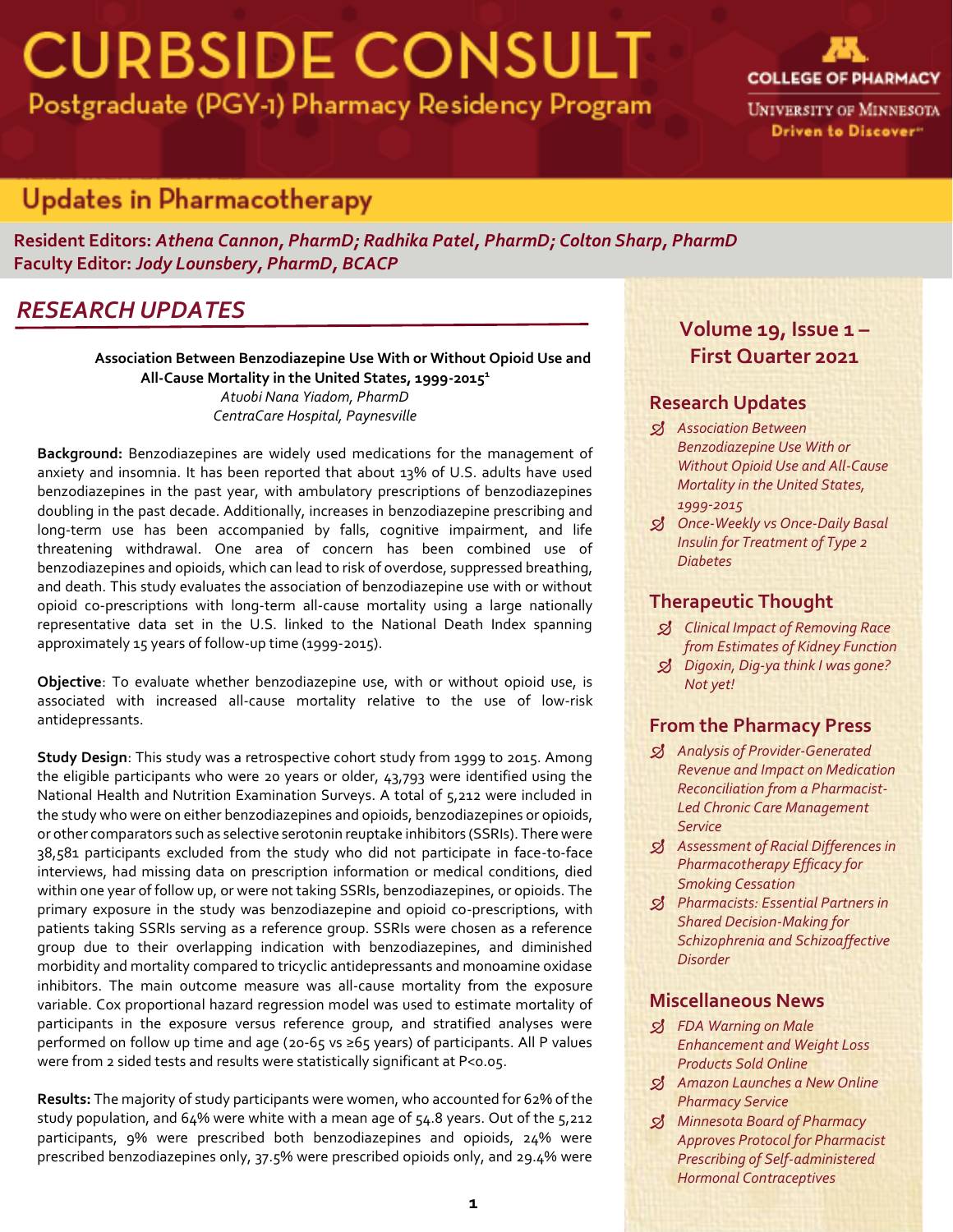on neither benzodiazepines or opioids, but were on SSRIs. The median time to death was 6.7 years for all participants. Of the 892 deaths that occured in total, 11.3% occurred in participants receiving benzodiazepines and opioids, 26.4% occured in benzodiazepines only, 37% in participants on opioids only, and 25.4% of deaths occurred in participants using SSRIs only. A Kaplan-Meier survival curve showed that all-cause mortality was significant in the benzodiazepine and opioid group compared to other groups (χ2=0.41; P<0.001). Participants receiving benzodiazepines both with and without opioids showed increased risk of death when compared with participants taking SSRIs only  $($ co-treatment group: hazard ratio [HR], 1.71  $[95\%$  Cl 1.34 - 2.19]; benzodiazepines without opioids group: HR, 1.36 [95% CI, 1.13 - 1.64]). A subgroup analysis showed increased risk of mortality in younger participants (20-65 years) on benzodiazepine and opioid co-prescriptions compared to participants 65 years and older. There was increased risk of death in participants with longer follow up who were receiving benzodiazepines only (HR, 2.17 [95% Cl 1.59 - 2.98] vs 1.17 [95% CI 0.92 - 1.50]), and similar analysis also showed increased risk of death in participants on benzodiazepine and opioid co-treatment regardless of follow up time.

**Conclusion**: Overall, the results of the study suggest that short- or long-term co-prescriptions of benzodiazepines and opioids may lead to increased risk of death. In addition, all-cause mortality with benzodiazepine and opioid use together increased in younger participants than in participants older than 65 years.

**Key Point**: Benzodiazepines and opioids may often be prescribed together, and combined use of these medications can lead to death. Long term use of benzodiazepines and opioids should always be reviewed, and targeted interventions are needed to reduce the use of these medications together.

#### **Once-Weekly vs Once-Daily Basal Insulin for Treatment of Type 2 Diabetes<sup>2</sup>** *Elizabeth Tupper, PharmD St. Cloud VA*

**Background**: Current type 2 diabetes treatment guidelines recommend escalation of therapy when individualized glycemic goals are not achieved. Despite known complications of uncontrolled diabetes and recommendations for therapy intensification, clinical inertia exists in the management of type 2 diabetes with the longest delays observed for insulin initiation. Patient and clinician apprehensiveness may be related to discomfort with injections, side effects associated with insulin, and need for adherence to daily basal insulin dosing for optimal glycemic control. Once-weekly insulin may decrease such apprehensiveness, similar to the way literature indicates that treatment with a once-weekly injectable glucagon-like peptide-1 receptor agonist (GLP-1RA) is associated with significantly better treatment adherence and satisfaction compared to once-daily injectable GLP-1RA therapy.

**Objective**: To compare the glucose-lowering efficacy and the safety profile of once-weekly insulin icodec vs once-daily insulin glargine in patients with type 2 diabetes without previous insulin treatment.

**Study Design**: Two hundred forty-seven study participants were randomly assigned to once-weekly subcutaneous icodec plus once-daily placebo or once-daily subcutaneous glargine plus onceweekly placebo in this 26-week, randomized, double-blind, double-dummy, treat-to-target, active-controlled, parallel-group, multinational phase 2 trial. Inclusion criteria included patients aged 18 to 75 years who had not previously received long term insulin treatment, who received diagnosis of diabetes at least 180 days prior to screening, who were receiving stable doses of metformin with or without dipeptidyl peptidase 4 inhibitor (DPP4), and whose A1c was 7-9.5%. Baseline characteristics in both groups were similar, although duration of diabetes was slightly longer in the icodec group. The starting dose of icodec was 70 units once weekly and the starting dose of glargine was 10 units once daily. Doses were adjusted weekly to achieve fasting morning glucose of 70-108 mg/dL. The primary endpoint was change in A1c from baseline to week 26. Secondary endpoints included changes in fasting plasma glucose, body weight, and mean of the nine-point self-monitored glucose profile from baseline to week 26, however, the study was not designed to test the statistical significance of secondary endpoints.The key safety endpoint was the number of adverse effects (hypoglycemia, injection-site reactions) from baseline through the follow-up period.

**Results**: The mean A1c in the icodec group decreased from 8.1 ± 0.7% at baseline to an estimated mean of 6.7% at week 26. In the glargine group, A1c decreased from 8.0  $\pm$  0.7% to 6.9%. The estimated mean treatment difference was -0.2 percentage points [95% CI -0.38 - 0.02; P=0.08). The estimated percentage of patients reaching A1c less than 7% was 72% in the icodec group and 68% in the glargine group (estimated OR 1.20 [95% CI 0.98 - 2.13]). The mean self-monitored glucose was lower in the icodec group at all time points. A lower insulin dose and greater time spent within the tight glycemic range (70-140 mg/dL) was found in the icodec group. Changes in fasting plasma glucose and body weight were similar between groups. Approximately 50% of patients in each treatment group had an adverse event. Level one hypoglycemia incidence was 54% in the icodec group and 38% in the glargine group, and the observed rates of level one hypoglycemia during the treatment period were 5.1 and 2.1 events per patient-year of therapy for icodec and glargine, respectively (estimated RR 2.42 [95% CI 1.50 - 3.88]).

**Conclusions**: Overall, there are similar effects related to A1c lowering, fasting plasma glucose lowering, and rates of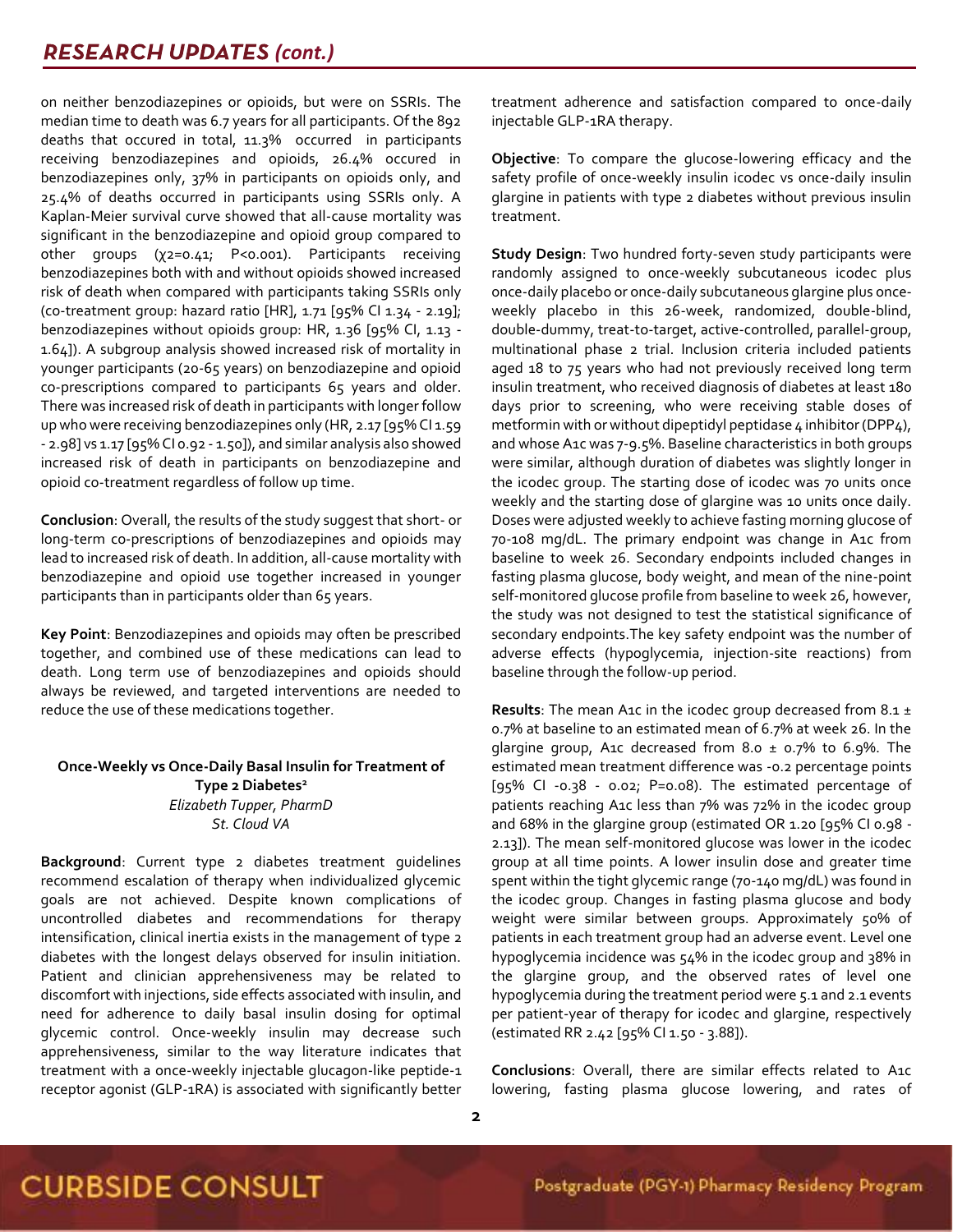## **RESEARCH UPDATES (cont.)**

hypoglycemia when comparing once-weekly insulin icodec to once-daily insulin glargine. Patients treated with icodec did spend a greater amount of time in the tight glycemic range compared to those treated with once-daily glargine. The mean weekly insulin dose was higher in the glargine group; however, no difference in change in body weight was observed between groups. While no statistical differences were seen, aforementioned findings may hold clinical significance. Future areas of research may involve studies powered to detect statistically significant differences between treatments, compare adherence to weekly vs daily regimens, and assess treatment satisfaction.

**Key Point**: The once-weekly basal insulin analogue, insulin icodec, provided similar glucose-lowering effects and a similar safety profile to once-daily insulin glargine; however, this study was not powered to detect significant differences between treatments for any end point and further studies are needed to determine significance.

## *THERAPEUTIC THOUGHT*

**Clinical Impact of Removing Race from Estimates of Kidney Function3-4** *Paige Behrend, PharmD Park Nicollet Health Services*

**Background**: Race-based adjustments are still present in various clinical algorithms used for disease risk assessment and therapeutic guidance, despite a lack of evidence that race is a reliable predictor of genetic difference. Many medical centers across the U.S. have begun the process of removing race from these clinical tools and algorithms due to mounting concern that race-based medicine may be perpetuating disparities and biases in healthcare. For example, the Chronic Kidney Disease Epidemiology Collaboration (CKD-EPI) and the Modification of Diet in Renal Disease (MDRD) equations for estimating kidney function include a race-based adjustment to account for hypothetical higher serum creatinine concentrations in patients that identify as Black. When used within these equations, the adjustment suggests a higher estimated kidney function that may not accurately represent the patient's true renal function. A recent study by Diao et. al aims to quantify the impact of removing race from kidney function estimators on CKD diagnosis, CKD stage reclassifications, nephrologist referrals, and more.

**Evidence and Discussion**: The study utilized laboratory measurements and demographics from adult National Health and Nutrition Examination Survey (NHANES) participants from 2001 to 2018. In total, the study cohort included 9,522 non-Hispanic Black adults with a median age of 45 years. The CKD-EPI equation was utilized to calculate estimated glomerular filtration rate (eGFR) with and without the race coefficient. After removal of the race coefficient, the median eGFR decreased from 102.9 mL/min/1.73m2 to 88.8 mL/min/1.73m2. Based on this data, removing race from the CKD-EPI equation may increase the prevalence of CKD among Black adults in the U.S. from 14.9% to 18.4%. Additionally, 29.1% of Black adults with pre-existing CKD may be reclassified to a more severe stage. This overestimation of eGFR may have significant pharmacological implications, such as necessitating a dose adjustment for metformin or the emergence of an indication for an angiotensin-converting enzyme inhibitor to protect renal function and delay CKD progression.

In addition to the implications on CKD diagnosis and staging, access to kidney care and services is impacted by the overestimation of eGFR in Black adult patients. Computing eGFR without race would allow 0.36% of Black adults to receive kidney disease education instead of 0.22%. Currently Medicare covers medical nutrition therapy for 5% of Black adults, but this increases to 5.5% with removal of race coefficient. Increasing access to both kidney disease education and medical nutrition therapy can help delay CKD progression and help improve overall health outcomes among Black patients. Additionally, computing eGFR without race may increase the proportion of Black adults qualified for kidney transplant by 0.05%, which equates to an additional eight patients eligible for transplant among the 9,522 non-Hispanic Black adults included in the NHANES sample population.

**Clinical Impact**: Removal of race-based adjustments from kidney function estimators may increase CKD diagnoses and severity of CKD staging within adult Black patients, as the inclusion of race coefficients can result in false estimates of actual kidney function. Overestimation of eGFRs in adult Black patients perpetuates racial healthcare inequalities by delaying access to nephrologists, medical nutrition therapy, kidney disease education, and kidney transplantation.

> **Digoxin, Dig-ya think I was gone? Not yet!5-8** *Ann K. E. Nagle, PharmD Pharmaceutical Care Leadership PGY1 Resident*

**Background**: The 2013 American College of Cardiology Foundation/American Heart Association (ACCF/AHA) Guideline for the Management of Heart Failure (HF) describes a strong correlation between HF and atrial fibrillation (AFib). These conditions often perpetuate one another by reducing cardiac function, worsening scarring of cardiac tissue, and activating the renin-angiotensin and vasopressin systems. While beta blockers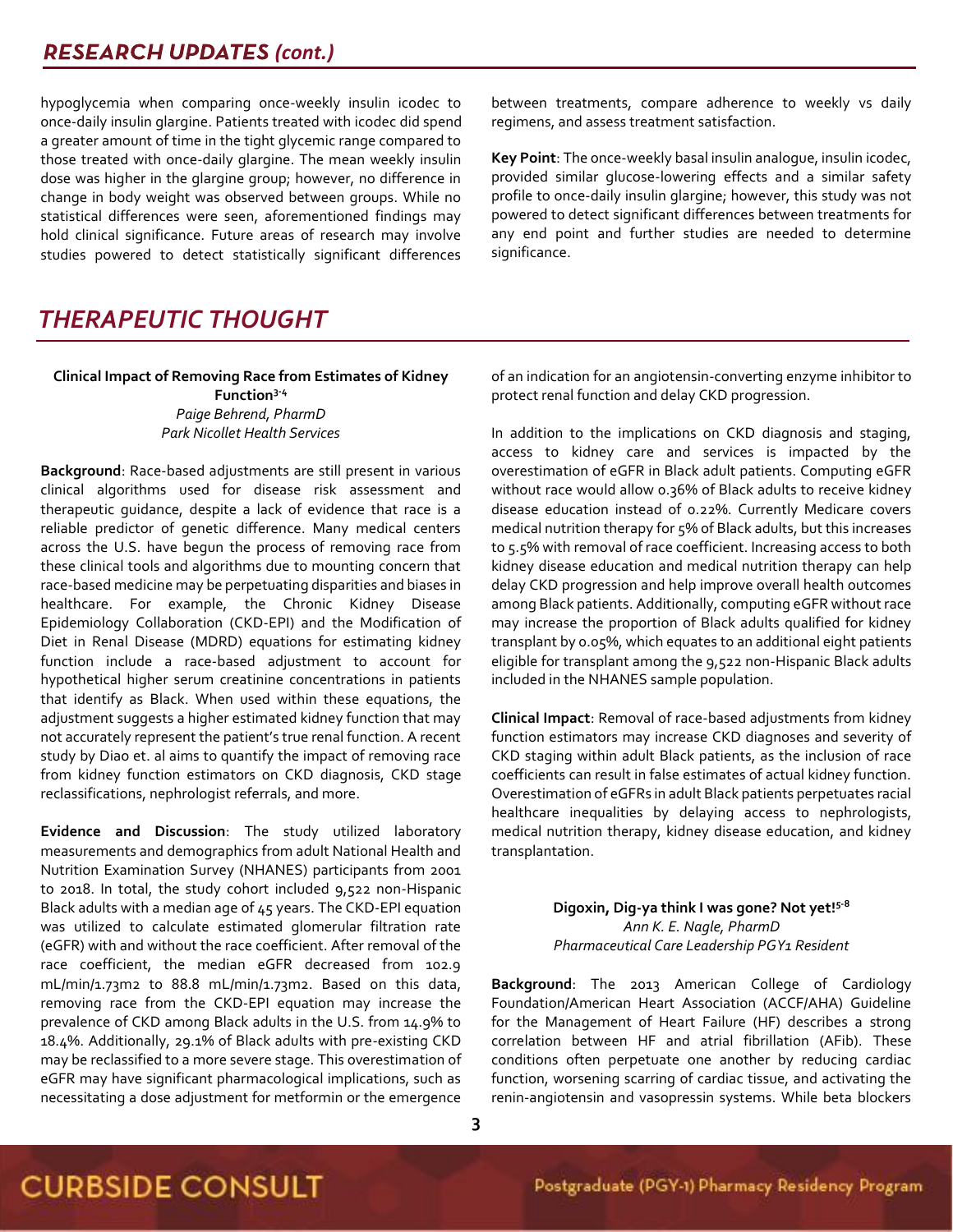are first-line therapy for both AFib and HF, digoxin also has a place in therapy for both conditions. Despite this, digoxin is only used when all other medications have been exhausted or optimized in patients with HF.

Digoxin has been a treatment option for many years, yet remains understudied both clinically and in patient-reported outcomes, especially in patients with comorbid HF and Afib. The only significantly powered study examining the morbidity and mortality benefit of digoxin in HF (DIG trial) found that while it lacked mortality benefit, digoxin did significantly reduce hospitalizations in patients with HF. Patients in the DIG trial had normal sinus rhythm; however, this may not be applicable to all patients with HF and AFib. Notably, the DIG Trial was conducted before treatment guidelines included beta blockers. Other observational studies have shown mixed results for digoxin and mortality, therefore its clinical benefit is inconclusive.

Patient-reported outcomes, such as symptom improvement and quality of life, are also important considerations for choosing therapies. However, patient experience measures have not been well-researched in patients where Afib and HF overlap. The recently published RATE-AF trial focuses on these patients and evaluates the place of digoxin in therapy.

**Evidence**: The RATE-AF trial is the first trial to exclusively study patients with AFib and HF comorbidities. It is a randomized, openlabel, blind endpoint study that examined 160 patients in the UK. Participants were 60 years of age or older and had diagnoses of both AFib and HF (New York Heart Association [NYHA] class II or above). Baseline characteristics of patients included: average age 76 years, 46% female, heart rate 100 bpm with a majority having moderately troubling Afib symptoms (European Heart Rhythm Association [EHRA] class 2b), 19% had left ventricular ejection fraction (LVEF) of <50%, and median N-terminal pro b-type natriuretic peptide (NT-proBNP) was 1,057 pg/mL. Patients were randomized 1:1 into digoxin and bisoprolol with the average dose of digoxin being 161 mcg (average serum level 0.78 ng/mL) and average bisoprolol dose of 3.2 mg.

Primary endpoints were patient-reported quality of life improve-

ments using the 36-Item Short Form Survey (SF-36) physical component summary (Physical Function, Role-Physical, Bodily Pain and General Health) at 6 months. Secondary endpoints at 6 and 12 months included mental and general health status, symptom and functional capacity, and NT-proBNP levels.

No statistical difference was reported in the primary outcomes; however, secondary outcomes did show some benefit to the digoxin group. At 12 months, those patients randomized to digoxin had significant improvement in vitality (P=0.01), general health (P=0.05), physical function (P=0.05) and role limitations due to physical health problems (P=0.05). AFib Effect on Quality of Life scores were not statistically different between digoxin and bisoprolol groups at 6 or 12 months. Post hoc analysis found that daily activities and treatment satisfaction were higher in the digoxin group and symptomatic improvement (EHRA class) was found to be substantially better in the digoxin group. LVEF improved similarly in both groups, but NT-proBNP levels were significantly improved at 12 months with treatment of digoxin. Post hoc analysis also found NYHA class improvement at 6 and 12 months in the digoxin group, with fewer adverse events.

**Discussion & Clinical Impact**: Beta blockers remain as a Class I, Level A recommendation to reduce mortality for patients with HF. The only significant clinical improvement in the RATE-AF trial was reduction in NT-proBNP levels in the digoxin group. While patientreported outcomes (general health, treatment satisfaction, and physical limitation improvement) in the RATE-AF trial were significant, these findings are not clinical outcomes that would suggest digoxin be prioritized in treatment algorithms. Though secondary outcomes of the RATE-AF trial were significant, they should be interpreted with caution. A major limitation of these secondary endpoints is that this was a small cohort and multiple hypotheses were tested at once, which increases the risk of incorrectly detecting a difference between digoxin and bisoprolol groups. In practice, the results of this trial can only be used to consider digoxin as similar to beta blockers in patients with AFib and HF for improvements in quality of life and satisfaction of treatment. Digoxin may be an important tool for our patients who remain symptomatic after being optimized on guideline-driven therapy.

## *FROM THE PHARMACY PRESS*

**Analysis of Provider-Generated Revenue and Impact on Medication Reconciliation from a Pharmacist-Led Chronic Care Management Service<sup>9</sup>** *Alexandra Vecchia, PharmD M Health Fairview*

**Background**: The Centers for Medicare and Medicaid Services

(CMS) allows pharmacists to utilize incident-to-billing in order to be reimbursed for providing chronic care management (CCM) services to covered patients. CCM services aim to bridge gaps in care and to help patients manage their chronic conditions. CMS not only allows for face-to-face time with the patient to be submitted for reimbursement, but also time spent on activities, such as reviewing labs and communicating with other healthcare

## **CURBSIDE CONSULT**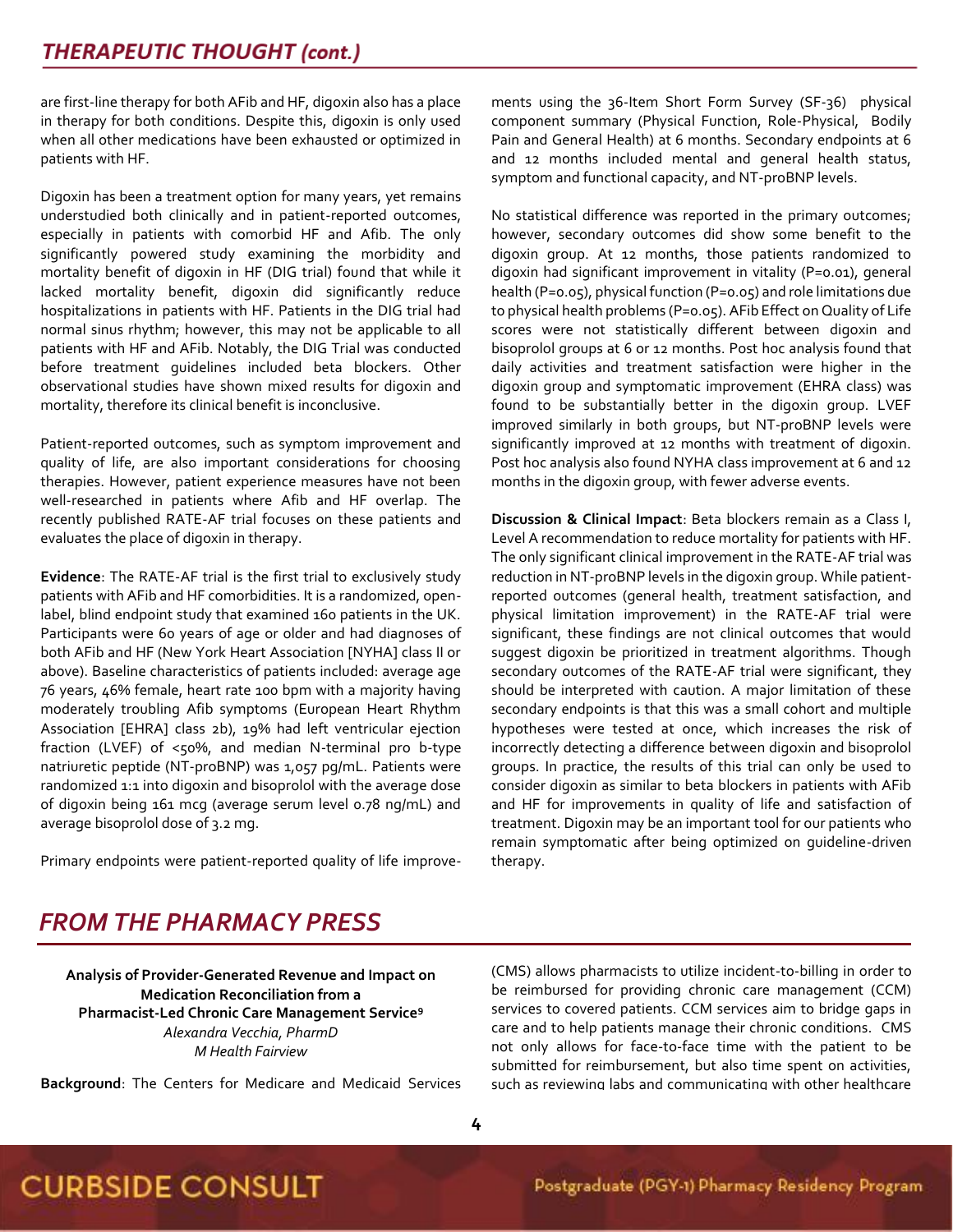providers. There are few data on direct and indirect revenue generated by community pharmacies that offer these services.

**Objective**: This study of CCM services provided by a chain of community pharmacies aims to calculate the direct and indirect revenue generated by this service, and to analyze discrepancies found when completing medication reconciliations.

**Practice Description**: This practice is a small chain of independent community pharmacies, Realo Drugs, located in North Carolina. The pharmacies offer many services including comprehensive medication review (CMR), medication packaging, diabetes education, and transition of care management.

**Practice Innovation**: Realo Drugs began offering CCM services to their patients in coordination with a local patient-centered medical home in 2018. The CCM services are run by one pharmacist and one post-graduate year one (PGY-1) pharmacy resident. Patients are enrolled in the program by their provider. After receiving the referral, the clinical pharmacist contacts the patient to complete a health risk assessment and CMR. Thereafter, the pharmacist provides CCM services on an ongoing basis including performing medication reconciliation, coordinating referrals, identifying community resources, requesting appointments, communicating medication refill requests, providing vaccine recommendations, and conducting clinical screenings. These services are submitted to CMS for reimbursement every month using incident-to-billing under the referring provider. The referring provider is reimbursed for the services and a percentage of the reimbursement is passed on to the pharmacy.

**Evaluation Methods**: A retrospective analysis was conducted on CCM services provided from April 1, 2018 through June 30, 2019. Direct revenue to both the pharmacy and patient-centered medical home consisted of reimbursement from CMS for the CCM services. Indirect revenue included in-office visits with the provider resulting from a referral from the pharmacist. Medication changes made during medication reconciliation were tracked using the electronic health record.

**Results**: The study identified 112 patients that received CCM services, 18% of whom were patients of Realo Drugs. The direct and indirect revenue generated from these patients over the 15 month analysis was \$26,148, equaling about \$15.56 per patient per month. The vast majority (92%) of the revenue was directly from CCM services as opposed to indirect revenue from in-office appointments resulting from pharmacist referrals. The analysis discovered 609 medication discrepancies identified during medication reconciliation. The most common discrepancy involved patients no longer taking a medication that was still on the medication list (67%). Other discrepancies included patients taking a medication that was not on the list (23%) and incorrect strengths or doses (10%).

**Limitations**: Due to the retrospective design of this study, there were limitations in the data collection and results. There was no pre-specified way to determine if an in-office provider visit was made as a result of a pharmacist's recommendation. Similarly, medication reconciliation visits were not prospectively tracked or documented. The only way to determine that a medication reconciliation occurred was to identify changes to the medication list under the pharmacist's username in the electronic health record. Therefore, if a medication reconciliation visit was completed and no changes were made to the medication list, this visit would not have been included in the analysis.

**Conclusion**: This retrospective study of CCM services provided in a chain of community pharmacies demonstrated \$26,148 in direct and indirect revenue over 15 months. It also highlights the importance of pharmacist-driven medication reconciliation in order to identify and resolve discrepancies.

### **Assessment of Racial Differences in Pharmacotherapy Efficacy for Smoking Cessation<sup>10</sup>** *Katherine Anderson, PharmD Cash Wise Clinic Pharmacy/Carris Health*

**Background**: Tobacco consumption in the U.S. is the leading cause of preventable morbidity and mortality. With more than 480,000 deaths and more than 34% of all cancer deaths annually. Racial/ethnic differences in quitting are not well understood. Non-Hispanic Black individuals (referred to as Black) have a prevalence of smoking that is comparable to non-Hispanic White individuals (White), smoke fewer cigarettes per day, smoke fewer days per month, but have higher rates of smoking related morbidity and mortality. Results of randomized clinical trials (RCTs) have shown mixed results with about half showing no difference in cessation rates between Black and White smokers, half showing higher cessation rates with White smokers, and only one study showing a higher cessation rates for Black smokers. Though no study has examined the variables with race and smoking cessation. Evaluating Adverse Events in a Global Smoking Cessation Study (EAGLES) is the largest and most comprehensive smoking cessation study to date. The study found that Black smokers were significantly less likely than White smokers to quit across all treatments, but did not explore the reason for this difference. A secondary analysis of the EAGLES trial was designed to examine why Black smokers achieved lower quit rates compared to White smokers when given the same treatment and smoking cessation counseling.

**Methods**: EAGLES was a randomized 1:1:1, double-blind, tripledummy, placebo-controlled and active controlled (Nicotine Replacement Therapy (NRT): 21 mg per day with taper), varenicline (1 mg twice daily), bupropion (150 mg twice daily for 12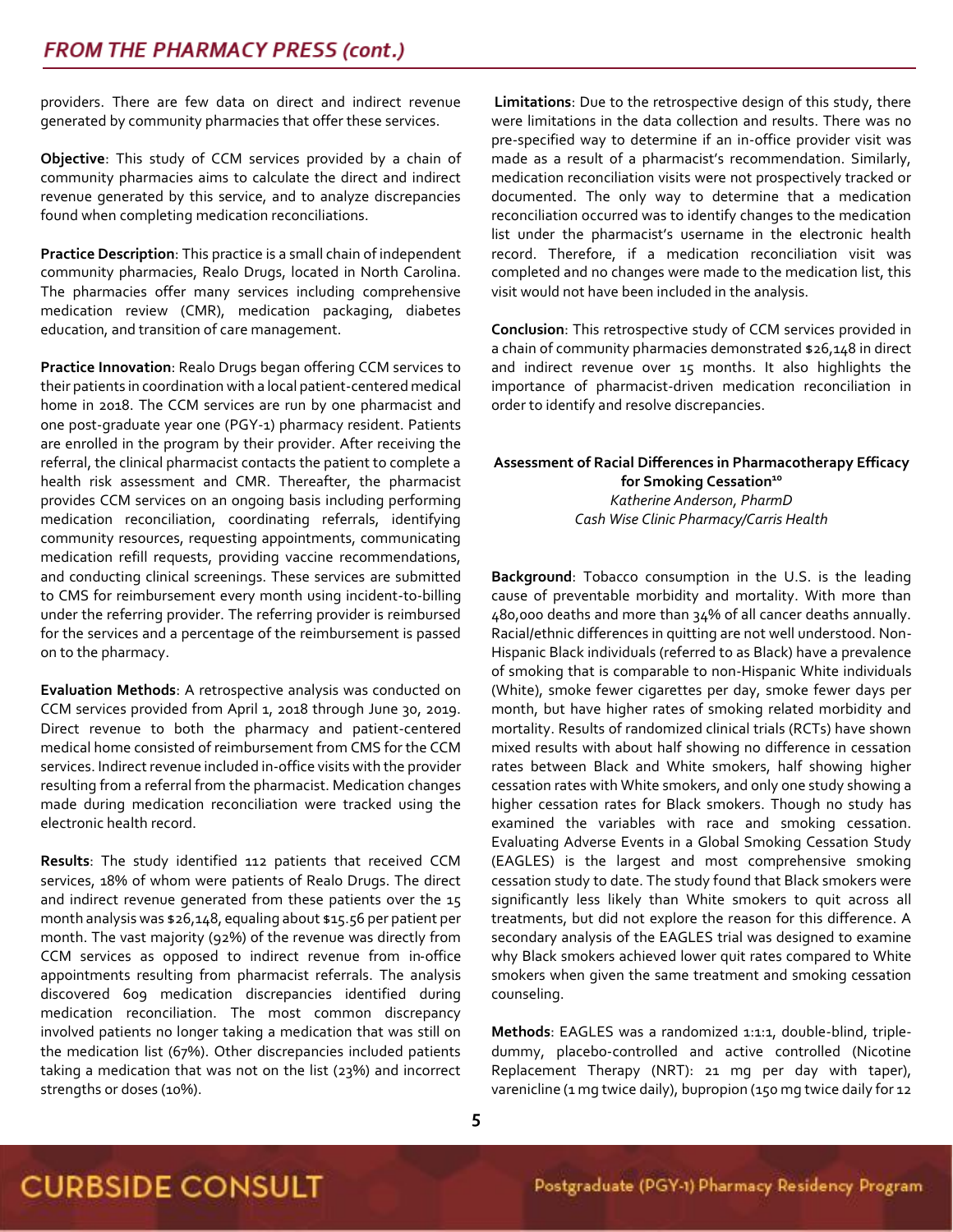12-week no treatment follow up. The trial recruited from 16 countries including the U.S. from November 2011-January 2015. A total of 8,144 male and female smokers aged 18-75 years with or without prespecified current or lifetime psychiatric diagnoses and who smoked 10 or more cigarettes per day were included. The study analyzed total participants and divided the results into participants with psychiatric conditions and non psychiatric conditions. Of the participants, 95.9% were either self-identified as Black or White and 53.2% of participants were from the U.S. (71.5% White vs. 25.0% Black participants compared to non-U.S. of 92.8% White vs 2.5% Black). Continued cigarette abstinence rate (CAR) for 9-24 weeks was the primary endpoint because longer periods of abstinence are more strongly associated with lifetime abstinence. Statistical analyses were performed using SAS statistical software version. Tests and 95% CI's are 2-sides and used a 5% level of significance, which invoked a nominal P<0.1 rule.

**Results**: The study included 1,065 U.S. Black participants (255 varenicline, 259 bupropion, 286 NRT, and 265 placebo) and 3,044 U.S. White participants (788 varenicline, 769 bupropion, 738 NRT and 759 placebo). Nine hundred and ninety-eight participants discontinued from the study after starting treatment. Only treatment and race were associated with CAR for weeks 9-24; 12.5% for White participants and 7.0% for Black participants. The absolute difference in CAR for weeks 9-12 was 6.6% less for Black vs. White participants [95% CI 0.45 - 0.69; P<0.01]. Comparing the relative efficacy of treatments with race, White smokers had a significantly higher odds of CAR with varenicline compared to bupropion. Black participants showed higher odds of continuous abstinence rates using a smoking cessation agent compared to placebo. There was no significant difference when compared to varenicline vs. bupropion or NRT, bupropion and NRT vs. placebo and bupropion vs. NRT for Blacks. Post baseline differences demonstrated that Black participants were less likely to discontinue treatment, had greater compliance, increased days of exposure to the drug studied, had greater reduction in depression, and fewer psychiatric and non-psychiatric adverse effects over the study period.

**Discussion**: This study does confirm prior Black-White differences in abstinence reported in RCTs. Black participants were significantly less likely to quit overall though differences do not appear to be from a pharmacological interaction. Socioeconomic variables were not measured in the EAGLES trial and cannot be speculated about that impact. All smoking cessation therapy had a greater efficacy compared to placebo for White smokers. Varenicline had greater efficacy compared to placebo but not other therapies for Black smokers. Lower rates of abstinence is likely due to inclusion of a large psychiatric cohort, lower-intensity behavioral counseling, and the use of more stringent continuous abstinence.

**Clinical Impact:** The EAGLES study suggests that varenicline is the

most successful smoking cessation agent regardless of race and Black smokers are less likely to quit than White smokers. Clinicians need to be aware that race is a proxy for powerful social and contextual factors that affect all aspects of life. Further studies should be conducted to examine the variables associated such as socioeconomic and biologic variables for Black smokers. In practice, clinicians shall consider all smoking cessation therapies, and select an agent for the patient that is best suited to help them successfully quit with minimal adverse events.

### **Pharmacists: Essential Partners in Shared Decision-Making for Schizophrenia and Schizoaffective Disorder11-12** *Tim Isdahl, PharmD Minnesota Community Care*

**Background**: Schizophrenia and schizoaffective disorder are diagnoses that require significant understanding and collaboration between patients and their care team for optimal treatment. Medications used to treat schizophrenia and schizoaffective disorder often require frequent monitoring of drug levels, and have side effect risks including metabolic syndrome, akathisia, and tardive dyskinesia.

The American Society of Health System Pharmacists (ASHP) recently published a Therapeutic Position Statement on schizophrenia and schizoaffective disorder to serve as a resource for pharmacists participating in shared decision-making processes with patients. Shared decision-making, a clinical approach that emphasizes empowering patients to participate in their own care, is designed to give autonomy back to patients. Past research has found that shared decision-making typically leads to better outcomes than coercive treatments in mental health care.

**Discussion**: Early recognition and treatment of schizophrenia and schizoaffective disorder have been found to slow neurodegeneration and decrease all-cause mortality. Past research by Ringen et al. has noted that people living with schizophrenia have a life expectancy that is 20 to 25 years shorter than those without this diagnosis. This shortened life expectancy, along with studies demonstrating that over half of persons with schizophrenia are non-adherent to prescribed treatment at some point, demonstrates a space for pharmacists to step in to help patients receive optimal treatment. Shared decision-making, which involves open and honest discussions about potential treatment options and probable outcomes, can help increase patient buy-in and respect patients' views about their own ideal care. Pharmacists are able to support this process in the ambulatory setting by providing comprehensive medication management and working under collaborative practice agreements with providers.

**Practical Impact:** The pharmacist's role in patient care is no longer confined to traditional retail and hospital settings. Pharmacists are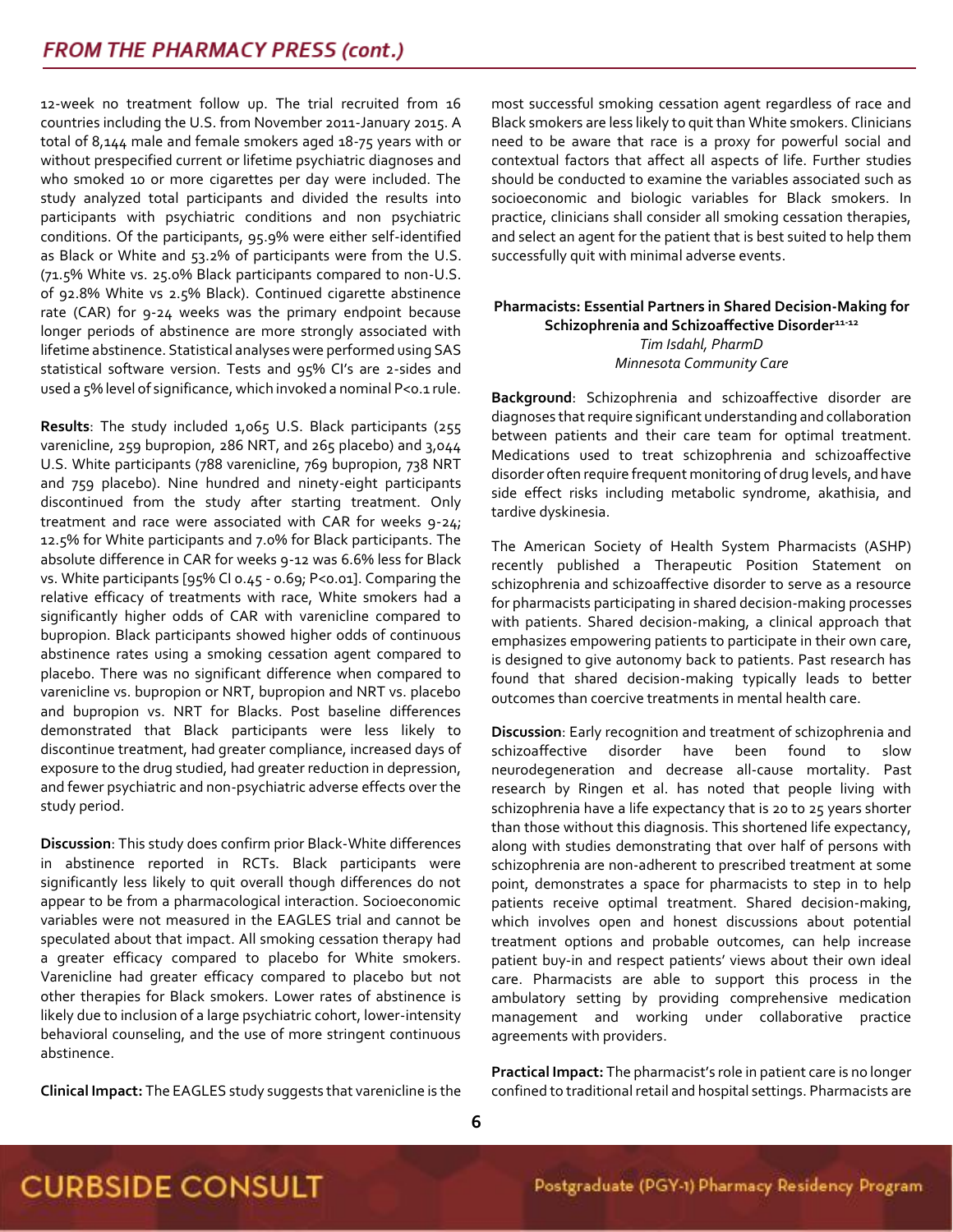increasingly a frontline resource and provider for patients with mental illnesses, whether they are leading medication education classes in inpatient psychiatric units or seeing patients independently in an ambulatory care setting. This position

## *MISCELLANEOUS NEWS*

### **FDA Warning on Male Enhancement and Weight Loss Products Sold Online<sup>13</sup>** *Ashton Forst, PharmD Hennepin Healthcare*

The Director of the Office of Compliance with the Food and Drug Administration (FDA), Donald D. Ashley, stated "Protecting the health and safety of Americans is the FDA's highest priority, and we will remain vigilant and communicate about products and companies that place U.S. consumers at risk." This statement was made after a December 2020 warning released by the FDA for consumers to not use about 50 weight loss and male enhancement supplements due to the products containing potentially harmful, hidden ingredients. Of these products, 26 were purchased on Amazon and 25 were purchased on eBay. Laboratory testing of these products indicated that all 26 products from Amazon and 20 of the 25 products from eBay contained active pharmaceutical ingredients that were not listed on the product labels. Some of the active pharmaceutical ingredients detected included sildenafil, tadalafil, vardenafil, sibutramine, desmethylsibutramine, phenolphthalein, and fluoxetine. Nearly all of these active ingredients are FDA-approved only for use under the supervision of a healthcare professional as a prescription medication due to potentially significant health risks associated with use.

Although this specific warning is recent, this is not the first time the FDA has released warnings regarding weight loss and male enhancement products. Over the past decade, the FDA has released several warnings on similar products sold through online marketplaces such as Amazon and eBay. The FDA's tainted products database includes nearly 1,000 products identified as potentially harmful and can be used as a resource for consumers when purchasing products online. Despite the FDA's effort to capture all products that are misbranded, they do not have the bandwidth to test every product sold online or in retail stores. Consumers are encouraged to use caution when purchasing products or supplements online, especially those marketed for sexual dysfunction, weight loss, bodybuilding, sleep aids, or pain relief. Buyers are encouraged to consult with a healthcare professional before purchasing products online to ensure safety of the product as some ingredients may interact with prescription medications or may be unsafe in certain medical conditions. If a consumer is unable to contact a healthcare professional, it is advised that they research product information from sources other

statement and the guidelines contained within will allow pharmacists to practice at the top of their licenses and provide information to patients to allow for informed consent in treatment.

than the seller to help differentiate between questionable information.

Due to the increased prevalence of hidden ingredients in products sold through online marketplaces, the FDA encourages reporting of adverse events to the MedWatch Adverse Event Reporting program by both healthcare professionals and consumers; this allows the agency to take action on potentially harmful products on the market.

FDA tainted products database:

[https://www.fda.gov/drugs/buying-using-medicine](https://www.fda.gov/drugs/buying-using-medicine-safely/medication-health-fraud)[safely/medication-health-fraud](https://www.fda.gov/drugs/buying-using-medicine-safely/medication-health-fraud)

FDA MedWatch Adverse Event Reporting:

[https://www.fda.gov/safety/medwatch-fda-safety-information](https://www.fda.gov/safety/medwatch-fda-safety-information-and-adverse-event-reporting-program)[and-adverse-event-reporting-program](https://www.fda.gov/safety/medwatch-fda-safety-information-and-adverse-event-reporting-program)

#### **Amazon Launches a New Online Pharmacy Service<sup>14</sup>** *Ashton Forst, PharmD Hennepin Healthcare*

In November 2020, Amazon launched an online pharmacy dedicated to delivering prescription medications to patients within the United States called Amazon Pharmacy. This new online service offers Amazon users a quick and easy way to purchase both prescription and non-prescription medications in one location. In addition to the accessibility of this service, Amazon is also offering significant discounts on medication prices for Prime members. Prime members get up to 80% off generic and up to 40% off brand name medications when they pay without insurance. Customers also will have the opportunity to compare co-pay prices with discounted Amazon prices at checkout. This business move builds off Amazon's purchase of PillPack, an online pharmacy that lets user's buy medications in pre-made doses. CEO of PillPack and vice president of Amazon Pharmacy stated that the pharmacy service intends to bring "customer obsession to an industry that can be inconvenient and confusing."

Although this service appears to be an advantage for patient accessibility, Amazon's entry into the highly competitive pharmacy market is not necessarily welcomed with open arms. A professor from Northwestern University's Kellogg School of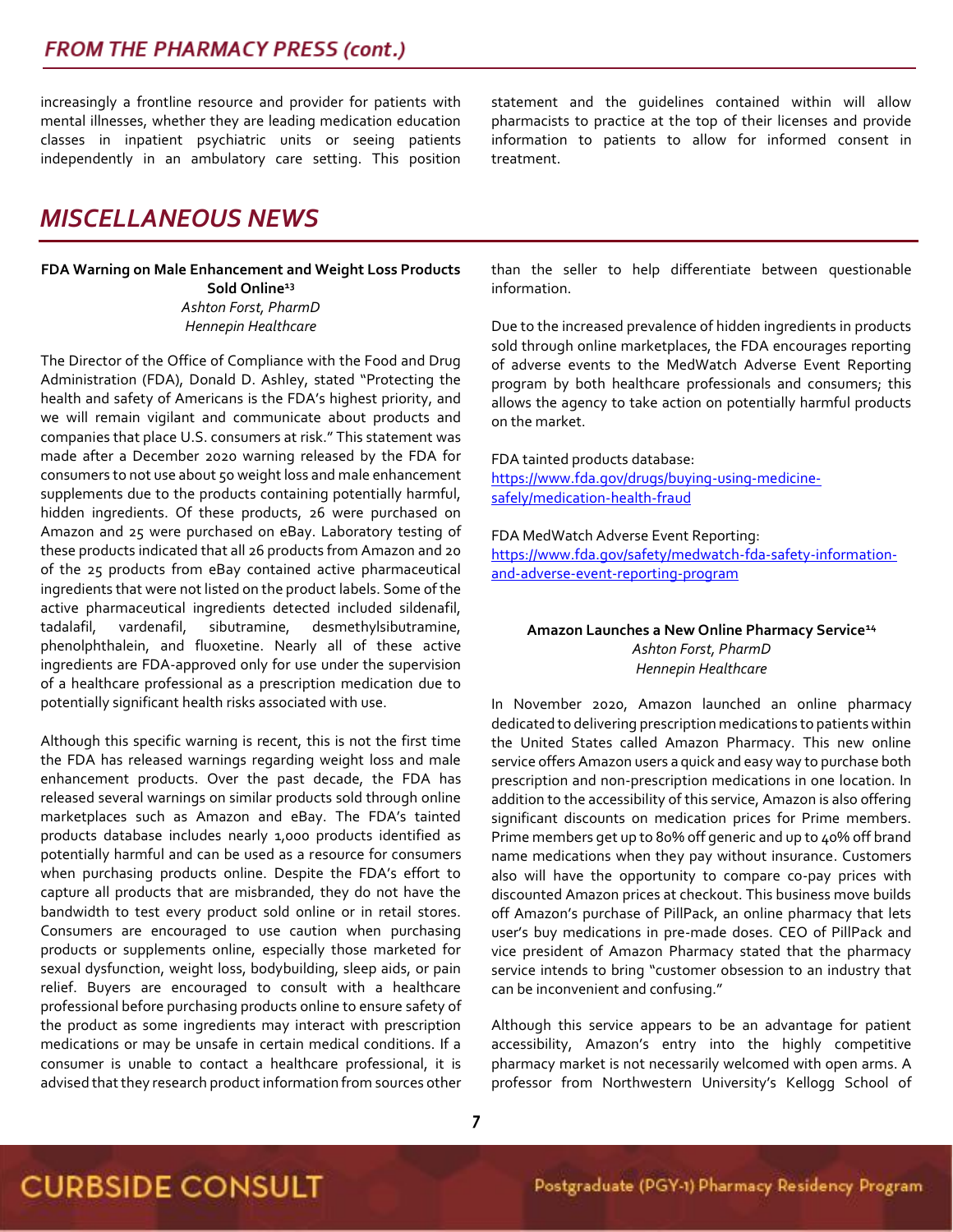Management, Craig Garthwaite, stated "Amazon's launch of an online pharmacy is a meaningful threat to brick and mortar pharmacies. These retail pharmacies must now offer more than just easy access to a prescription". In addition to Amazon Pharmacy's online services, similar discounts on non-insurance products apply at more than 50,000 retail pharmacie, such as CVS and Walgreens, for those customers who are Prime members and desire to buy their products in-person.

Since the purchase of PillPack in 2018, Amazon has secured Board of Pharmacy licensure to ship prescription medications to nearly all 50 states. Currently, Amazon's online pharmacy is not available to residents of Illinois, Minnesota, Louisiana, Kentucky, and Hawaii, but this won't be the case for long. Online purchasing of medications will likely increase in the coming years.This new service will impact pharmacies and pharmacists as it will likely drive more patients to purchase their medications online. It is important as healthcare professionals to stay informed on online platforms for purchasing medications in order to provide accurate guidance for safe online buying of medicines.

### **Minnesota Board of Pharmacy Approves Protocol for Pharmacist Prescribing of Self-administered Hormonal Contraceptives<sup>15</sup>** *Brianna Ferrell, PharmD Essentia Health*

The Minnesota Board of Pharmacy approved a protocol in December 2020 that pharmacists must follow when independently prescribing self-administered hormonal contraceptives. The protocol was developed in accordance with Minn. Stats. §151.37, subd. 1, several professional agencies, the commissioner of health, and professional associations, including the Minnesota Board of Medical Practice. It contains pertinent definitions, general information, procedures, and the Minnesota Hormonal Contraceptive Self-Screening Questionnaire. Before a pharmacist is authorized to independently prescribe contraceptives under this

protocol, they must first complete an approved training program accredited by the Accreditation Council for Pharmacy Education and provide proof of completion to the Board of Pharmacy.

As a first step in this protocol, the pharmacist must determine the patient's age and date of the most recent clinical visit with a physician, advanced practice registered nurse (APRN), or physician assistant (PA). If the patient is under the age of 18, the pharmacist may only utilize this protocol if the pharmacist confirms that the patient has previously been prescribed a contraceptive by a licensed physician, APRN, or PA. The patient then completes the Minnesota Hormonal Contraceptive Self-Screening Questionnaire at least once every 12 months. After reviewing the self-screening tool answers with the patient, the pharmacist then measures and records the patient's seated blood pressure if combined hormonal contraceptives are requested or recommended. Next, the pharmacist completes the Minnesota Board of Pharmacy Standard Procedures Algorithm for Prescribing of Contraceptives and evaluates the health and history of the patient using the United States Medical Eligibility Criteria for Contraceptive Use developed by the Centers for Disease Control and Prevention. Finally, before prescribing, the pharmacist must ensure the patient is appropriately trained in the administration of the recommended contraceptive. Prior to dispensing, the pharmacist must perform appropriate counseling as required in Minn. Rules 6800.0910. In addition to verbal counseling, the pharmacist must supply a fact sheet and a written record to the patient about the prescribed contraceptive medication. Prescribing of a self-administered hormonal contraceptive cannot be delegated to any other person other than the pharmacist authorized under this protocol. A registered pharmacist intern may prepare a prescription for the contraceptive, but prior to processing and dispensing, the authorized pharmacist must review, approve, and sign the prescription. The pharmacist must generate a written or electronic prescription for any self-administered contraceptive prescribed and dispensed pursuant to Minn. Stats. §151.01, subd. 16a. The prescription must be kept on file for a minimum of two years.

## *REFERENCES*

- 1. Xu KY, Hartz SM, Borodovsky JT, Bierut LJ, Grucza RA. Association between benzodiazepine use with or without opioid use and all-cause mortality in the United States, 1999-2015. *JAMA Network Open*. 2020;3(12). doi:10.1001/jamanetworkopen.2020.28557
- 2. Rosenstock J, Bajaj HS, Janez A, et al. Once-weekly insulin for type 2 diabetes without previous insulin treatment. *N Engl J Med.* 2020;383(22):2107-2116.
- 3. Diao JA, Wu GJ, Taylor HA, et al. Clinical implications of removing race from estimates of kidney function. *JAMA.* 2021;325(2):184–186. doi:10.1001/jama.2020.22124
- 4. 2. Vyas DA, Eisenstein LG, Jones DS. Hidden in Plain Sight Reconsidering the use of race correction in clinical algorithms. *N Engl J Med.* 2020 Aug 27;383(9):874-882. doi: 10.1056/NEJMms2004740.

*(continued)*

### **8**

## **CURBSIDE CONSULT**